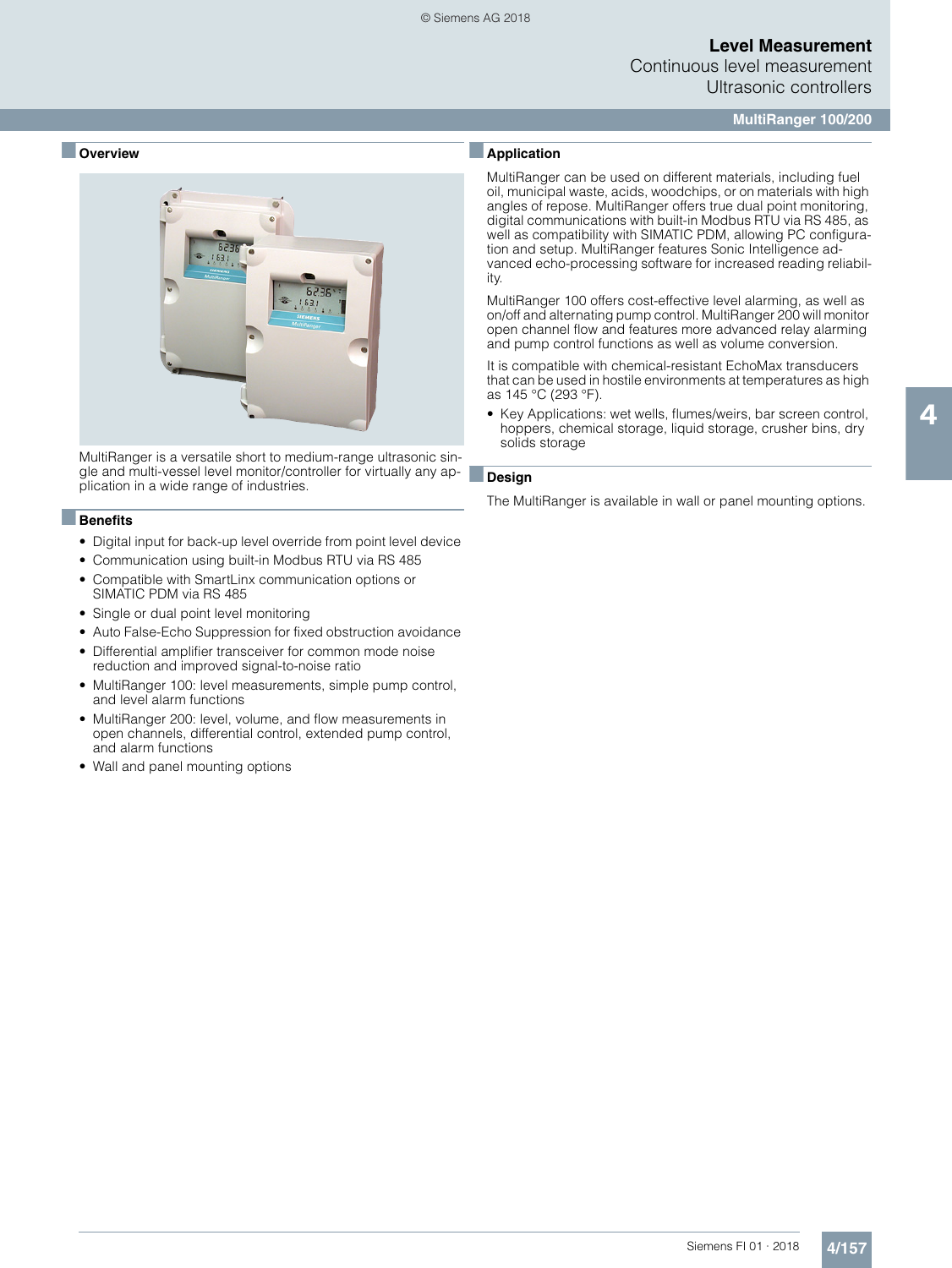### **Level Measurement**

Continuous level measurement Ultrasonic controllers

### **MultiRanger 100/200**

# ■**Technical specifications**

| <b>Mode of Operation</b>                                                                       |                                                                                                                                                                  |
|------------------------------------------------------------------------------------------------|------------------------------------------------------------------------------------------------------------------------------------------------------------------|
| Measuring principle                                                                            | Ultrasonic level measurement                                                                                                                                     |
| Measuring range                                                                                | $0.315$ m (1  50 ft)                                                                                                                                             |
| Measuring points                                                                               | 1 or $2$                                                                                                                                                         |
| Input                                                                                          |                                                                                                                                                                  |
| Analog (MultiRanger 200 only)                                                                  | 0  20 mA or 4  20 mA, from alter-<br>nate device, scalable                                                                                                       |
| <b>Discrete</b>                                                                                | 10  50 V DC switching level<br>Logical $0 \leq 0.5$ V DC<br>Logical $1 = 1050$ V DC<br>Max. 3 mA                                                                 |
| Output                                                                                         |                                                                                                                                                                  |
| EchoMax transducer                                                                             | 44 kHz                                                                                                                                                           |
| Ultrasonic transducer                                                                          | Compatible transducers: ST-H and<br>EchoMax series XPS-10, XPS 15/15F,<br>and XRS-5                                                                              |
| Relays<br>• Version with 1 relay<br>(MultiRanger 100 only)                                     | Rating 5 A at 250 V AC, non-inductive<br>1 SPST Form A                                                                                                           |
| • Version with 3 relays<br>• Version with 6 relays                                             | 2 SPST Form A/1 SPDT Form C<br>4 SPST Form A/2 SPDT Form C                                                                                                       |
| mA output<br>• Max. load<br>• Resolution                                                       | 0  20 mA or 4  20 mA<br>750 $\Omega$ , isolated<br>0.1 % of range                                                                                                |
| Accuracy                                                                                       |                                                                                                                                                                  |
| Error in measurement                                                                           | 0.25 % of range or 6 mm (0.24 inch),<br>whichever is greater                                                                                                     |
| Resolution                                                                                     | 0.1 % of measuring range <sup>1)</sup><br>or 2 mm (0.08 inch), whichever is<br>greater                                                                           |
| Temperature compensation                                                                       | ● -50  +150 °C (-58  +302 °F)<br>• Integral temperature sensor<br>• External TS-3 temperature sensor<br>(optional)<br>• Programmable fixed temperature<br>values |
| <b>Rated operating conditions</b>                                                              |                                                                                                                                                                  |
| Installation conditions<br>$\bullet$ Location<br>• Installation category<br>• Pollution degree | Indoor/outdoor<br>Ш<br>4                                                                                                                                         |
| Ambient conditions<br>• Ambient temperature (housing)                                          | $-20$ $+50$ °C (-4 $+122$ °F)                                                                                                                                    |

| Design                                                                                                                |                                                                                                                                                                                                                                                                                         |
|-----------------------------------------------------------------------------------------------------------------------|-----------------------------------------------------------------------------------------------------------------------------------------------------------------------------------------------------------------------------------------------------------------------------------------|
| Weight<br>• Wall mount<br>• Panel mount                                                                               | 1.37 kg (3.02 lb)<br>1.50 kg (3.31 lb)                                                                                                                                                                                                                                                  |
| Material (enclosure)                                                                                                  | Polycarbonate                                                                                                                                                                                                                                                                           |
| Degree of protection (enclosure)<br>• Wall mount<br>· Panel mount                                                     | IP65/Type 4X/NEMA 4X<br>IP54/Type 3/NEMA 3                                                                                                                                                                                                                                              |
| Electrical connection<br>• Transducer and mA output signal<br>• Max. separation between transducer<br>and transceiver | 2-core copper conductor, twisted,<br>shielded, 0.5  0.75 mm <sup>2</sup><br>(22  18 AWG), Belden 8760 or<br>equivalent is acceptable<br>365 m (1 200 ft)                                                                                                                                |
| <b>Displays and controls</b>                                                                                          | 100 x 40 mm $(4 \times 1.5 \text{ inch})$ multi-<br>block LCD with backlighting                                                                                                                                                                                                         |
| Programming                                                                                                           | Programming using hand-held pro-<br>grammer, SIMATIC PDM or via PC<br>with Dolphin Plus software                                                                                                                                                                                        |
| Power supply                                                                                                          |                                                                                                                                                                                                                                                                                         |
| AC version                                                                                                            | 100  230 V AC $\pm$ 15 %, 50/60 Hz,<br>36 VA (17 W)                                                                                                                                                                                                                                     |
| DC version                                                                                                            | 12  30 V DC (20 W)                                                                                                                                                                                                                                                                      |
| <b>Certificates and approvals</b>                                                                                     | $\bullet$ CE, RCM, EAC, KCC <sup>2)</sup><br>• Lloyd's Register of Shipping<br>• ABS Type Approval<br>• FM, CSA <sub>US/C</sub> , UL listed<br>• CSA Class I, Div. 2, Groups A, B, C,<br>and D, Class II, Div. 2, Groups F and<br>G, Class III (wall mount only),<br>ATEX II 3D, EAC Ex |
| Communication                                                                                                         | • RS 232 with Modbus RTU or<br>ASCII via RJ-11 connector<br>• RS 485 with Modbus RTU or<br>ASCII via terminal strips<br>• Optional: SmartLinx cards for<br>- PROFIBUS DP<br>- DeviceNet                                                                                                 |

1) Program range is defined as the empty distance to the face of the trans-ducer plus any range extension

2) EMC performance available on request

© Siemens AG 2018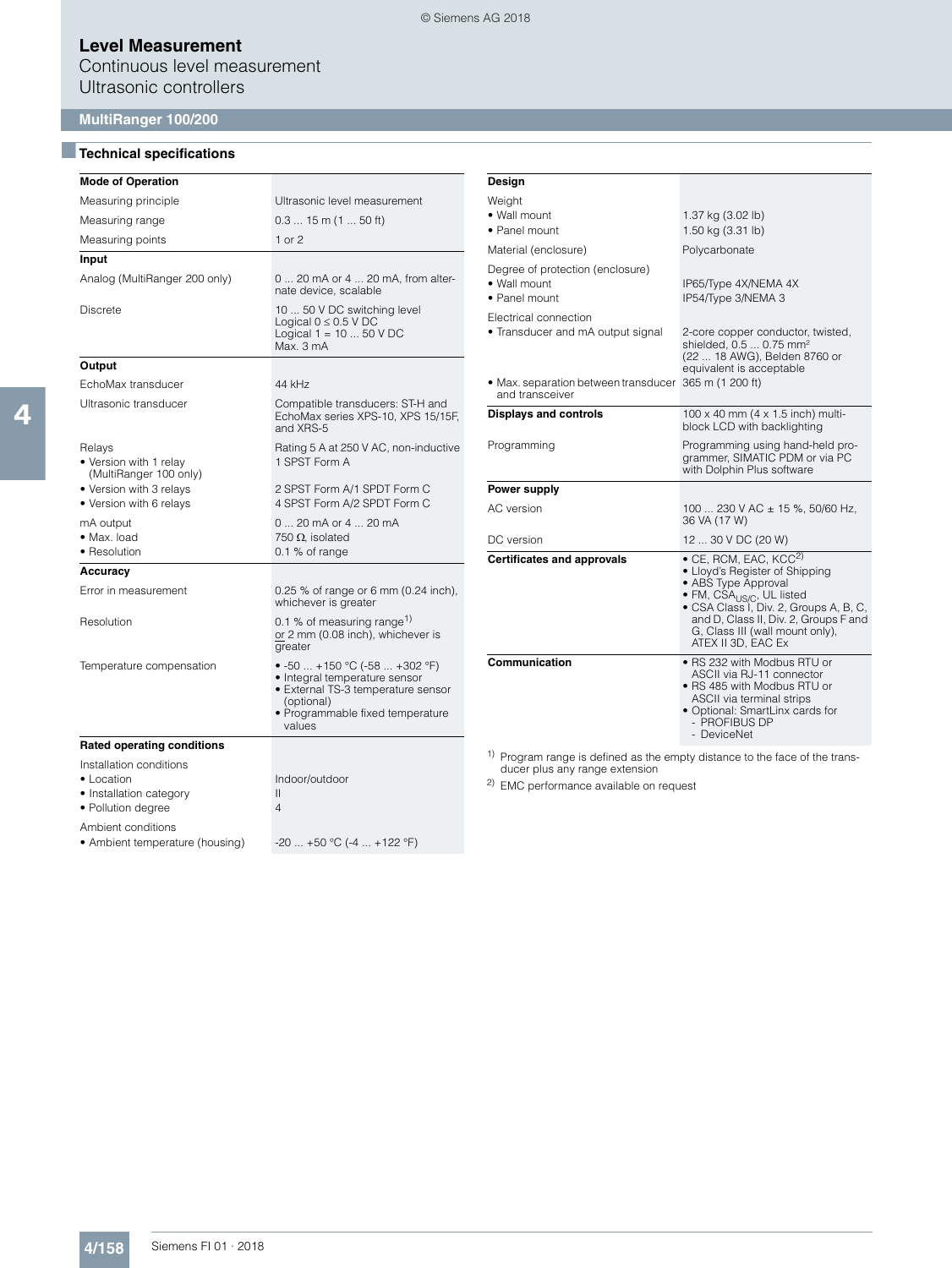#### © Siemens AG 2018

# **Level Measurement**

Continuous level measurement Ultrasonic controllers

## **MultiRanger 100/200**

English **7ML19985FB06** German **7ML19985FB36**

| <b>Selection and Ordering data</b>                                                                                                                            | Article No.                    | Selection and Ordering data                                                                                                                      | Order code         |
|---------------------------------------------------------------------------------------------------------------------------------------------------------------|--------------------------------|--------------------------------------------------------------------------------------------------------------------------------------------------|--------------------|
| MultiRanger 100/200                                                                                                                                           | <b>7 7ML5033-</b>              | <b>Further designs</b>                                                                                                                           |                    |
| Versatile short to medium-range ultrasonic single<br>and multi-vessel level monitor/controller for virtually<br>any application in a wide range of industries | -------                        | Please add "-Z" to Article No. and specify Order<br>$code(s)$ .                                                                                  |                    |
| ○ Click on the Article No. for the online configura-<br>tion in the PIA Life Cycle Portal.                                                                    |                                | Stainless steel tag [69 x 50 mm (2.71 x 1.97 inch)]:<br>Measuring-point number/identification<br>(max. 27 characters) specify in plain text      | <b>Y15</b>         |
| <b>Versions</b>                                                                                                                                               |                                | <b>Operating Instructions</b>                                                                                                                    | Article No.        |
| MultiRanger 100, level measurement only<br>MultiRanger 200, level, volume, flow, and differen-                                                                | $\mathbf{1}$<br>$\overline{2}$ | English                                                                                                                                          | 7ML19985F          |
| tial measurements                                                                                                                                             |                                | German                                                                                                                                           | 7ML19985F          |
| Mounting, enclosure design<br>Wall mount, standard enclosure<br>Wall mount, 4 entries, 4 M20 cable glands included                                            | A<br>B                         | Note: The Operating Instructions should be<br>ordered as a separate item on the order.                                                           |                    |
| Panel mount (CE, CSA <sub>US/C</sub> , FM, UL)<br>Power supply                                                                                                | C                              | All literature is available to download for free, in a<br>range of languages, at http://www.siemens.com/<br>processinstrumentation/documentation |                    |
| 100  230 V AC                                                                                                                                                 | A                              | <b>Accessories</b>                                                                                                                               |                    |
| 12  30 V DC                                                                                                                                                   | B                              | Handheld programmer                                                                                                                              | A5E365635          |
| Number of measurement points<br>Single point version<br>Dual point version                                                                                    | 0<br>1                         | Tag, stainless steel, 12 x 45 mm (0.47 x 1.77 inch),<br>one text line, suitable for enclosure                                                    | 7ML1930-1/         |
| <b>Communication (SmartLinx)</b><br>Without module                                                                                                            | $\bf{0}$                       | M20 cable gland kit (4 M20 cable glands,<br>4 M20 nuts, 4 washers)                                                                               | 7ML1930-1F         |
| SmartLinx PROFIBUS DP module                                                                                                                                  | $\overline{2}$                 | Sunshield kit, 304 stainless steel                                                                                                               | 7ML1930-10         |
| SmartLinx DeviceNet module                                                                                                                                    | 3                              | USB to RS 232 adapter                                                                                                                            | 7ML1930-6/         |
| See SmartLinx product on page 4/348 for<br>more information.                                                                                                  |                                | SITRANS RD100, loop powered display -<br>see Chapter 7                                                                                           | 7ML5741-           |
| <b>Output relays</b><br>3 relays (2 Form A, 1 Form C), 250 V AC<br>6 relays (4 Form A, 2 Form C), 250 V AC                                                    | 1<br>2                         | SITRANS RD200, universal input display with<br>Modbus conversion - see Chapter 7                                                                 | 7ML5740-           |
| 1 relay (1 Form A), 250 V AC<br>(available on MultiRanger 100 model only)                                                                                     | 3                              | SITRANS RD300, dual line display with totalizer<br>and linearization curve and Modbus conversion -<br>see Chapter 7                              | 7ML5744-           |
| <b>Approvals</b><br>General Purpose CE, FM, CSA <sub>USC</sub> ,<br>UL listed, RCM, EAC, KCC                                                                  | A                              | SITRANS RD500 web, universal remote monitoring<br>solution for instrumentation - see Chapter 7                                                   | 7ML5750-           |
| CSA Class I, Div. 2, Groups A, B, C, and D; Class II,                                                                                                         | B                              | <b>Spare parts</b>                                                                                                                               |                    |
| Div. 2, Groups F and G; Class III <sup>1)</sup><br>ATEX II 3D. EAC $Ex^{2}$                                                                                   | C                              | Power Supply Board (100  230 V AC)                                                                                                               | 7ML1830-1M         |
| <sup>1)</sup> For wall mount applications only                                                                                                                |                                | Power Supply Board (12  30 V DC)                                                                                                                 | 7ML1830-1M         |
|                                                                                                                                                               |                                | MultiPenger 100/200/ HydroPenger 200 display                                                                                                     | <b>7MI 1020 1M</b> |

2) For standard enclosure wall mount, option A only

range of languages, at http://www.siemens.com/ processinstrumentation/documentation Handheld programmer **A5E36563512**  $2 \times 45$  mm (0.47  $\times$  1.77 inch), for enclosure **7ML1930-1AC** M20 cable glands,<br>s) **7ML1930-1FV** nless steel **7ML1930-1GA** PER 232 **7ML1930-6AK** powered display -**7ML5741-...** SITRANS RD200, universal input display with Modbus conversion - see Chapter 7 **7ML5740-...** SITRANS RD300, dual line display with totalizer and linearization curve and Modbus conversion - **7ML5744-...** universal remote monitoring ation - see Chapter 7 **7ML5750-...** Power Supply Board (100 ... 230 V AC) **7ML1830-1MD** Power Supply Board (12 ... 30 V DC) **7ML1830-1ME** 0/200/ HydroRanger 200 display, wournanger 10<br>non-HMI **7ML1830-1MF**

Removable terminal blocks **A5E38824197**

4